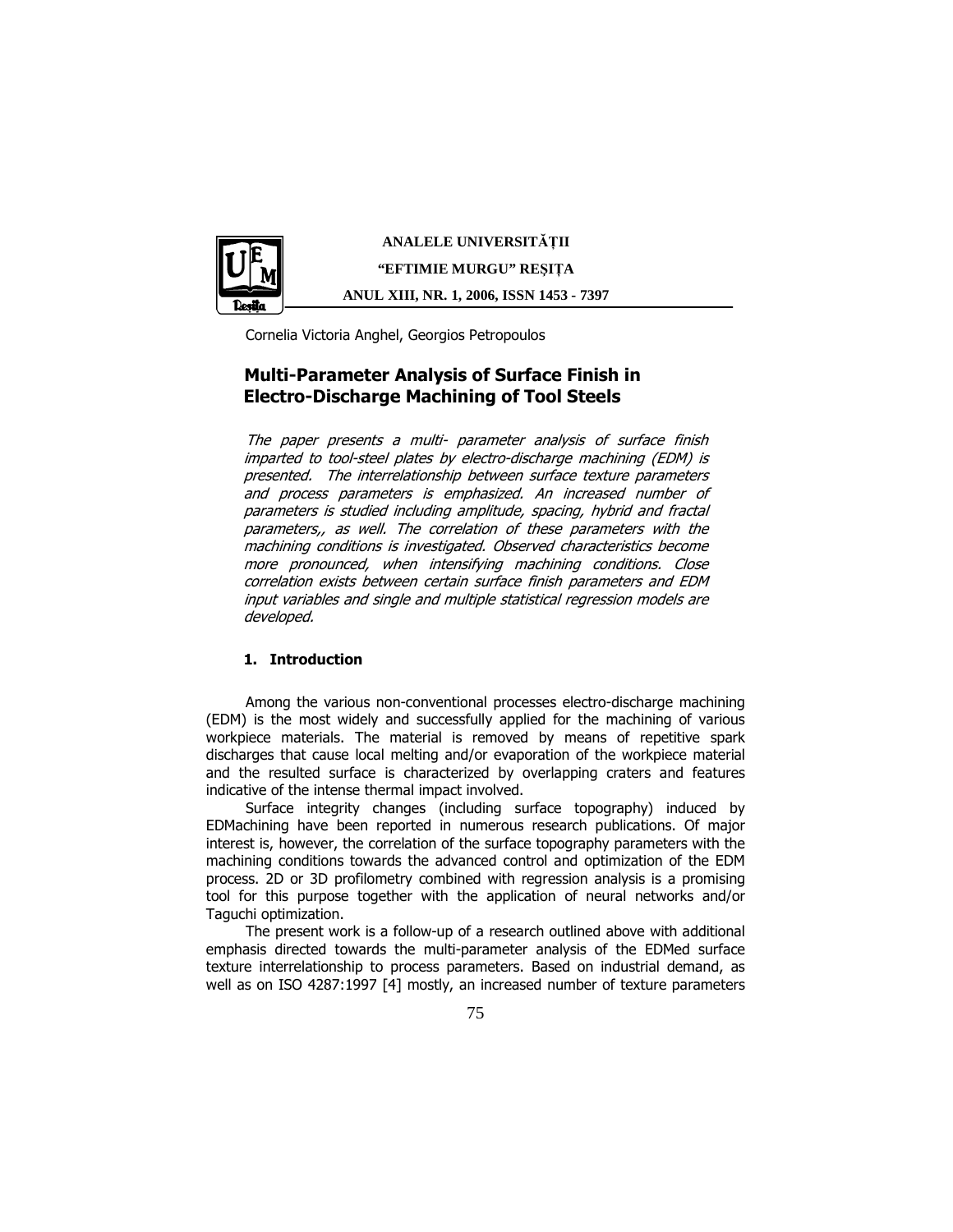was studied including amplitude, spacing, hybrid, as well as fractal parameters. Statistical regression models were developed, when possible, to express the correlation of the machining conditions with the imparted surface finish characteristics.

# 2. Experimental

EDMachining was performed on a HOSTEK SH-38GP (ZNC-P type) electrodischarge machine-tool with working voltage of 30V and open circuit voltage of 100V. Experiments were conducted in a typical oil dielectric (BP250) with electrolytic copper being used as the tool electrode (anode).

The pulse current,  $i_e$  and the pulse-on time,  $t_p$  considered being the main operational parameters varied over a range from roughing to finishing, namely:  $i_e$ : 5, 10, 20, 30 A,  $-$  te: 100, 300, 500 usec, thus resulting in 12 discrete pulse energies.

Specimens in the form of square plates of dimensions 70mm x 70mm x 10 mm were used as workpieces (cathode).

The test materials were three grades of quality tool steel, namely: a modified AISI P20 type prehardened mould steel (Impax Supreme), an AISI D2 type cold work tool steel (Sverker 21) and a premium AISI H13 type hot work tool steel (Orvar Supreme) produced by Uddeholm S.A. Impax Supreme is a premium quality vacuum degassed Cr-Ni-Mo alloyed steel mainly used for injection moulds and extrusion dies for thermoplastics. Sverker 21 is a high C, high Cr tool steel alloyed with Mo and V; it is recommended for tools requiring high wear resistance, combined with moderate toughness. Orvar Supreme is Cr-Mo-V alloyed steel mainly used for die casting dies, forging tools and extrusion tooling. For comparison purposes, reference is also made to plain carbon steel (Ck60) specimens machined with the same conditions.

The numerous surface roughness parameters used for the description of an engineered surface are normally categorized into three groups, according to its functionality, namely: amplitude, spacing and hybrid parameters. The parameters selected for the present study represent all three groups mentioned and read as follows:

Amplitude parameters

Arithmetic: - arithmetic average  $R_a$  of the profile

- maximum height of the profile,  $R_t$  ( $R_{\text{max}}$ )

Statistical: - skewness of the profile amplitude distribution,  $R_{sk}$ - kurtosis of the profile amplitude distribution,  $R_{k_{II}}$ 

Spacing parameters

- mean spacing of the asperities,  $R_{\text{sm}}$ 

Hybrid parameters

- real or developed length of the profile ratio,  $R_{\text{lr}}$ 

- quadratic mean profile inclination,  $R_{De|O}$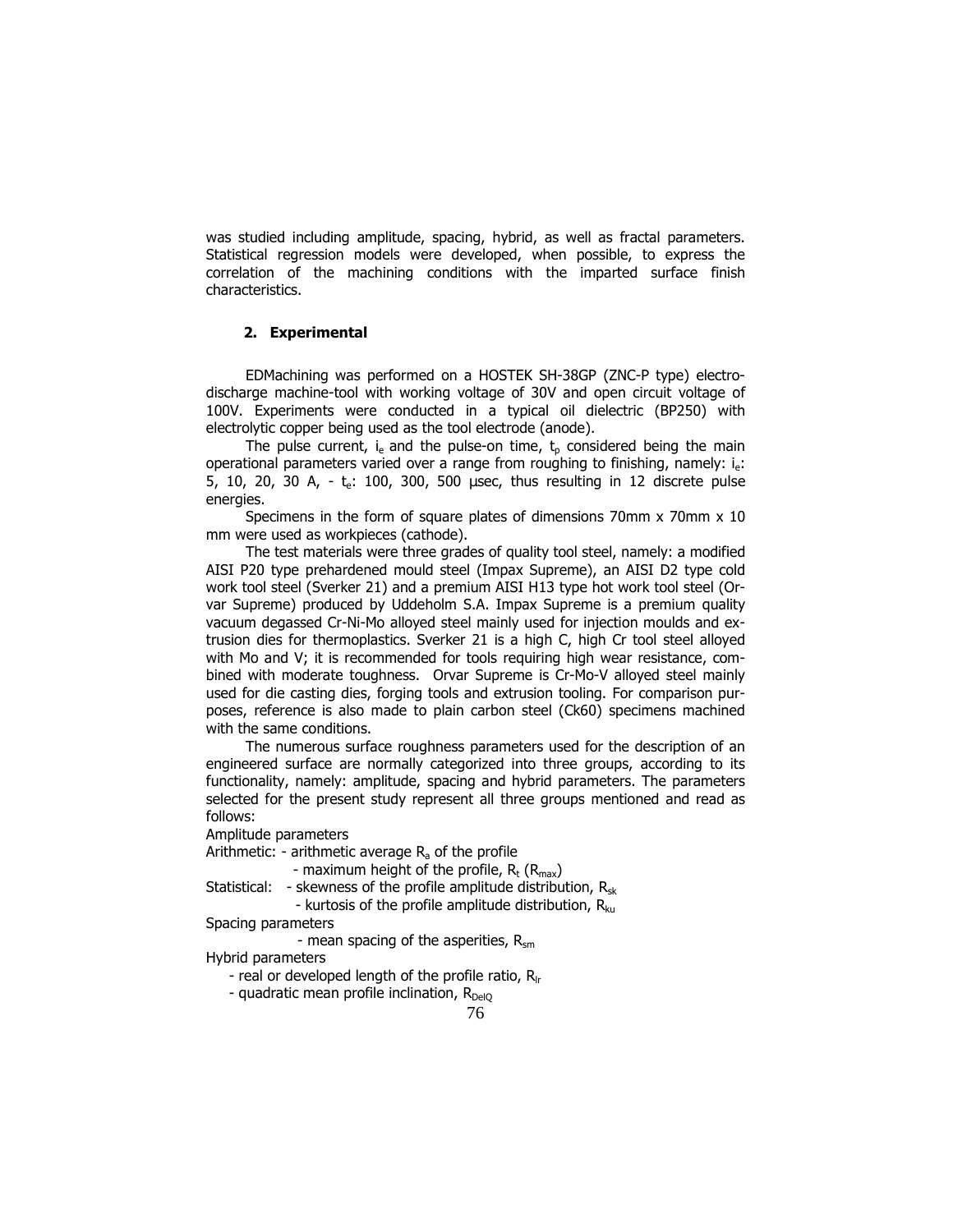- bearing or Abbott curve parameter at 20 per cent of the profile height,  $R_{to20\%}$ Fractal dimension, D.

The multi-parameter surface texture analysis was performed using a Rank Taylor-Hobson Surtronic 3+ profilometer equipped with the Talyprof software. The cut-off length was selected at 0.8 mm, whilst 40 measurements were conducted on every specimen at random directions, as it is known that EDMachining generates geometrically isotropic textures.

# 3. RESULTS and DISCUSSION

The results obtained were plotted in the following diagrams which illustrate the variation of the corresponding surface texture parameters with the pulse energy,  $W_e$ . This is calculated through the formula:  $W_e=V_e$  $i_e$ with the assumptions of: i) square form of pulses and ii) standard working voltage  $V_e$  (30 V in this case).

Statistical regression models were formulated for the correlation of the surface parameters with the machining conditions.

#### 3.1 Arithmetic amplitude parameters

Arithmetic average roughness  $(R_a)$  is by far the most commonly used parameter in surface finish measurement and for general quality control. Despite its inherent limitations, is easy to measure and offers a good overall description of height characteristics of a surface profile. For EDMed surfaces the variation of  $R<sub>a</sub>$  with process operational parameters follows well-known patterns. It increases when the pulse energy increases, with a gradually lower rate, see Fig. 1. Note that for medium and high pulse energies ( $W_e \ge 150$  mJ), EDMed surfaces of all three tool steels of the present study are systematically rougher than the corresponding ones of Ck 60. Moreover, for low pulse energies Orvar specimens exhibit the lowest roughness of all three tool steels; this difference becomes negligible for high pulse energies.

The variation of maximum roughness,  $R_t$  with pulse energy  $W_e$  is illustrated in Fig. 2. Note that  $R<sub>r</sub>$  parameter is very sensitive to the high peaks or deep scratches, therefore differences in the values measured for the three steels for a certain energy level are evident.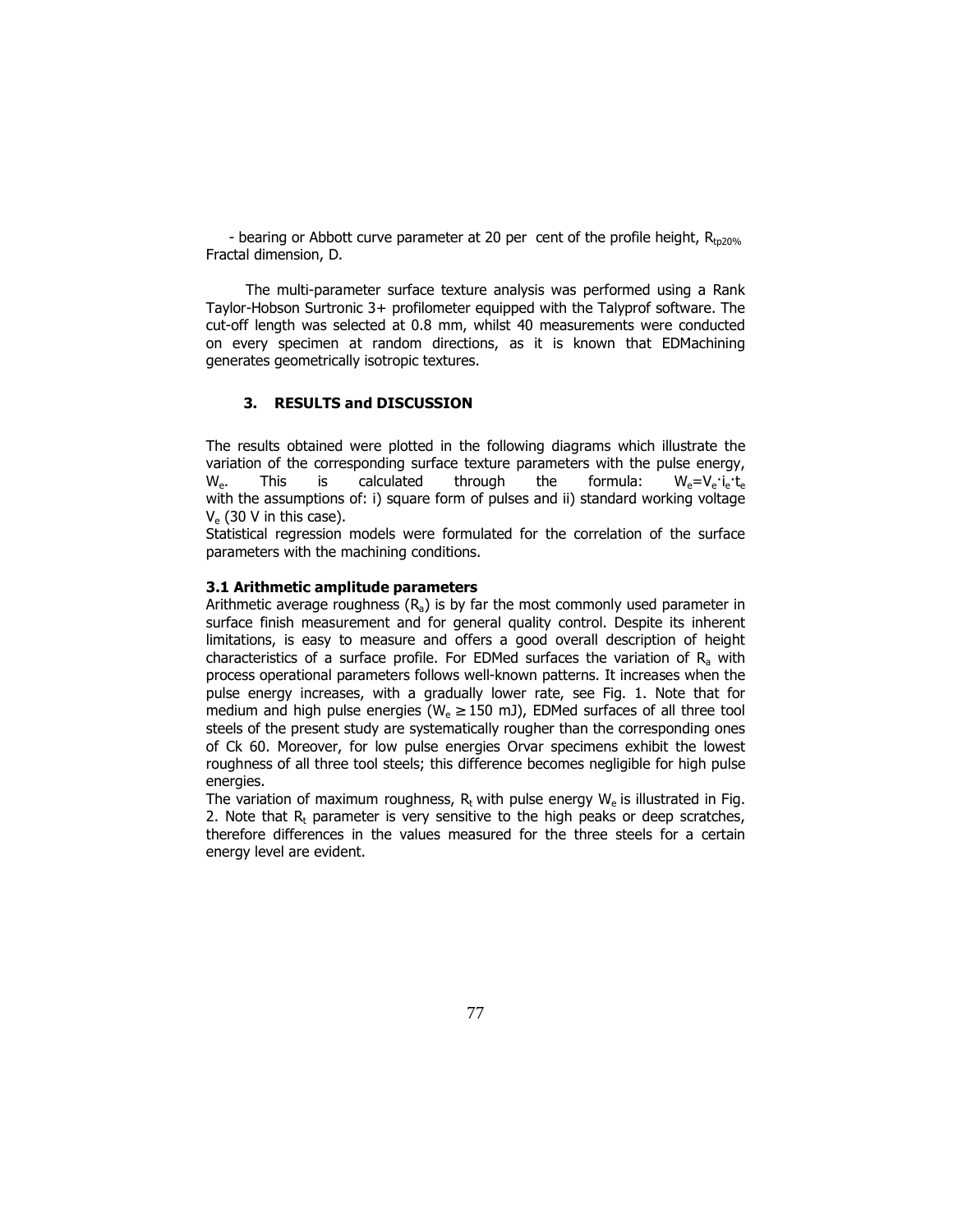

Figure 1: Variation of average roughness,  $R_a$  with pulse energy  $W_e$ .



Figure 2: Variation of maximum roughness,  $R_t$  with pulse energy  $W_{e}$ .

### 3.2. Statistical amplitude parameters

Skewness parameter  $(R_{sk})$  is typically used to measure the symmetry of the profile about the mean line and is sensitive to deep valleys or high peaks. The variation of skewness of EDMed surfaces with pulse energy is illustrated in Fig. 3; in general, it appears uncorrelated to the pulse energy. Judging from the measured skewness values, the EDMed profiles are revealed to be "empty" of material as indicated from the positive values, excluding some low pulse energies; at higher energies skewness is stabilized.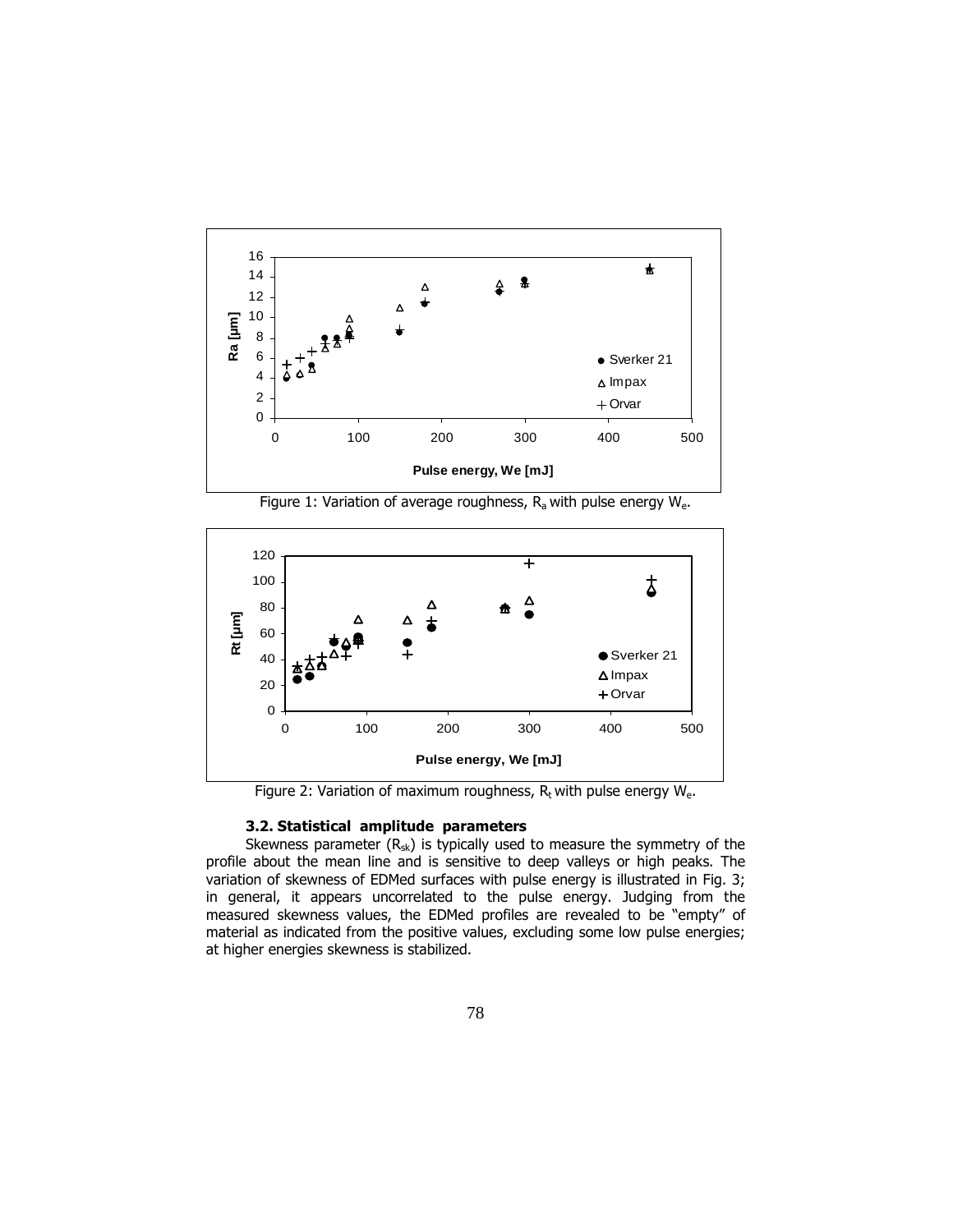Kurtosis  $(R_{sk})$  typically describes the sharpness of the probability density of the profile. Measured values of this parameter are in the range of around or a little over 3, see Fig. 4 indicating normally distributed high peaks and low valleys.



Figure 3: Skewness of the heights distribution  $(R_{sk})$  versus pulse energy  $W_{e}$ .



Figure 4: Kurtosis of the heights distribution,  $(R_{sk})$  versus pulse energy  $W_{e}$ .